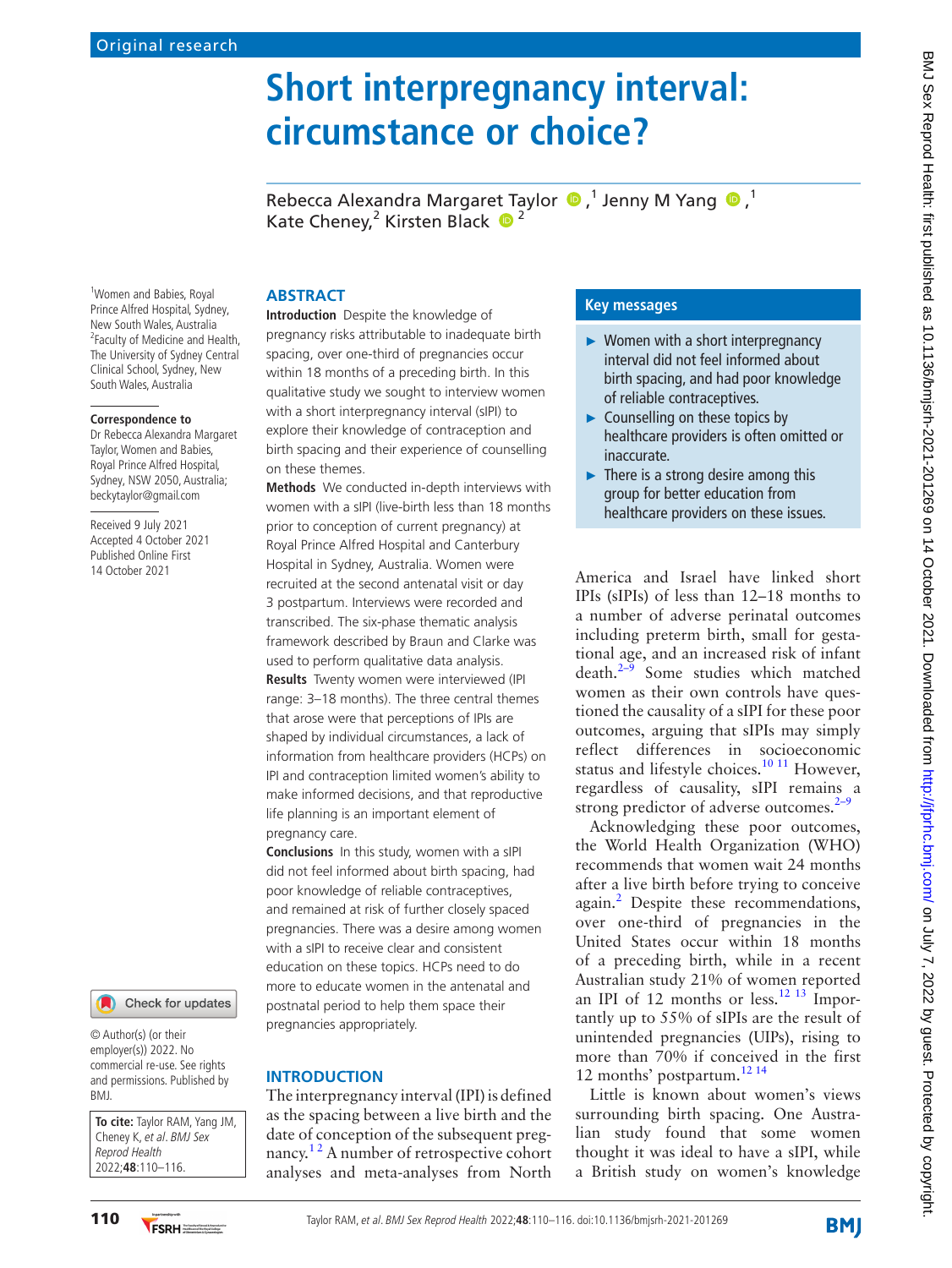and perceptions on postnatal contraception found misconceptions around the time to return to fertility and recommended pregnancy spacing among participants.<sup>13</sup> 15

In this study we sought to investigate what women with a IPI of less than 18 months understand about healthy birth spacing, and explore their knowledge of contraception and their experience of healthcare provider (HCP) counselling on IPI.

# **METHODS**

# **Study design and location**

We conducted semi-structured, in-depth interviews with women with a sIPI, defined as an interval of 18 months or less between a live birth and the date of conception of the subsequent pregnancy, excluding pregnancies ending in miscarriage and abortion. This formed the qualitative arm of a mixed-methods study on the prevalence, associations and understanding of IPIs. The quantitative data are published elsewhere.<sup>13</sup> A qualitative approach was chosen to enable detailed exploration of participants' understanding of these topics.[16](#page-6-0)

Interviews were conducted at Royal Prince Alfred Hospital and Canterbury Hospital, in Sydney, Australia. These hospitals have a combined birth rate of approximately 8000 deliveries per year and service an economically and ethnically diverse population.<sup>[13](#page-5-4)</sup>

### **Recruitment**

The primary investigator (PI) used purposive sampling to recruit women who had a sIPI. Eligible women were identified at their initial consultant obstetrician visit (around 20 weeks' gestation). This timing was chosen to capture a heterogenous population, before women are separated into high- and low-risk models of care. Women with sIPIs were identified by calculating the IPI for each non-primiparous woman booked into the clinic. Eligible women were then approached to participate in the study by the PI (RAMT), an obstetric registrar.

A protocol amendment was subsequently added to allow the PI to recruit women from the postnatal ward at day 3 postpartum due to the difficulty in the PI attending the relevant clinic. Inclusion and exclusion criteria are outlined in [table](#page-1-0) 1.

Interviews were conducted until data saturation was achieved.<sup>17</sup> Participants signed a consent form agreeing

to partake in the study and received an Australian dollar \$25 participation voucher.

### **Data collection**

Interviews were conducted by the PI. Women recruited antenatally were generally interviewed on the day of recruitment in clinic, or at a mutually suitable time in the antenatal period. Women recruited postnatally were interviewed on the post-natal ward before discharge.

Participants were asked 17 predefined questions [\(box](#page-2-0) 1) to ensure relevant areas were covered while allowing flexibility in content. Interviews were conducted face-to-face in a private room, and lasted approximately 20–30min. They were recorded on a handheld device before being transcribed and de-identified by the PI.

### **Patient involvement statement**

Patients were not involved in setting the research design or interpretation.

## **Data analysis**

The six-phase thematic analysis framework described by Braun and Clarke was used to perform qualitative data analysis[.18](#page-6-2) The PI immersed herself in the data, listening to the audio-recordings and reading and re-reading transcripts. From this immersion, initial codes were generated by the PI and then discussed collectively with other team members to search for themes within the data which could be defined and named.

### **Ethical consideration**

Ethical approval was obtained via the Sydney Local Health District (SLHD) Ethics Office (Protocol X16- 0135).

## **RESULTS**

Twenty-four eligible women were approached to take part in the study between 26 September 2016 and 2 February 2020. Four women declined to participate. Twenty interviews were subsequently performed. Participant characteristics are outlined in [table](#page-2-1) 2.

The three themes that arose are that perceptions of IPIs are shaped by individual circumstances, a lack of information from HCPs on IPI and contraception limited women's ability to make informed decisions,

<span id="page-1-0"></span>

| <b>Table 1</b> Study inclusion and exclusion criteria                                                                                                                                                                                    |                                                                                                                                                                                                                                                                      |
|------------------------------------------------------------------------------------------------------------------------------------------------------------------------------------------------------------------------------------------|----------------------------------------------------------------------------------------------------------------------------------------------------------------------------------------------------------------------------------------------------------------------|
| Inclusion criteria                                                                                                                                                                                                                       | <b>Exclusion criteria</b>                                                                                                                                                                                                                                            |
| $\blacktriangleright$ Fluency in English<br>Age $>16$ years<br>A short Interpregnancy Interval $\leq$ 18 months between a live birth and the date<br>of conception of the subsequent pregnancy)<br>• Willingness to partake in the study | Previous pregnancy ended in miscarriage/abortion<br>$\blacktriangleright$ <3 days postpartum at time of recruitment<br>For postpartum recruitment, women with a poor obstetric outcome during current<br>▶<br>admission (eq, neonatal death/severe maternal illness) |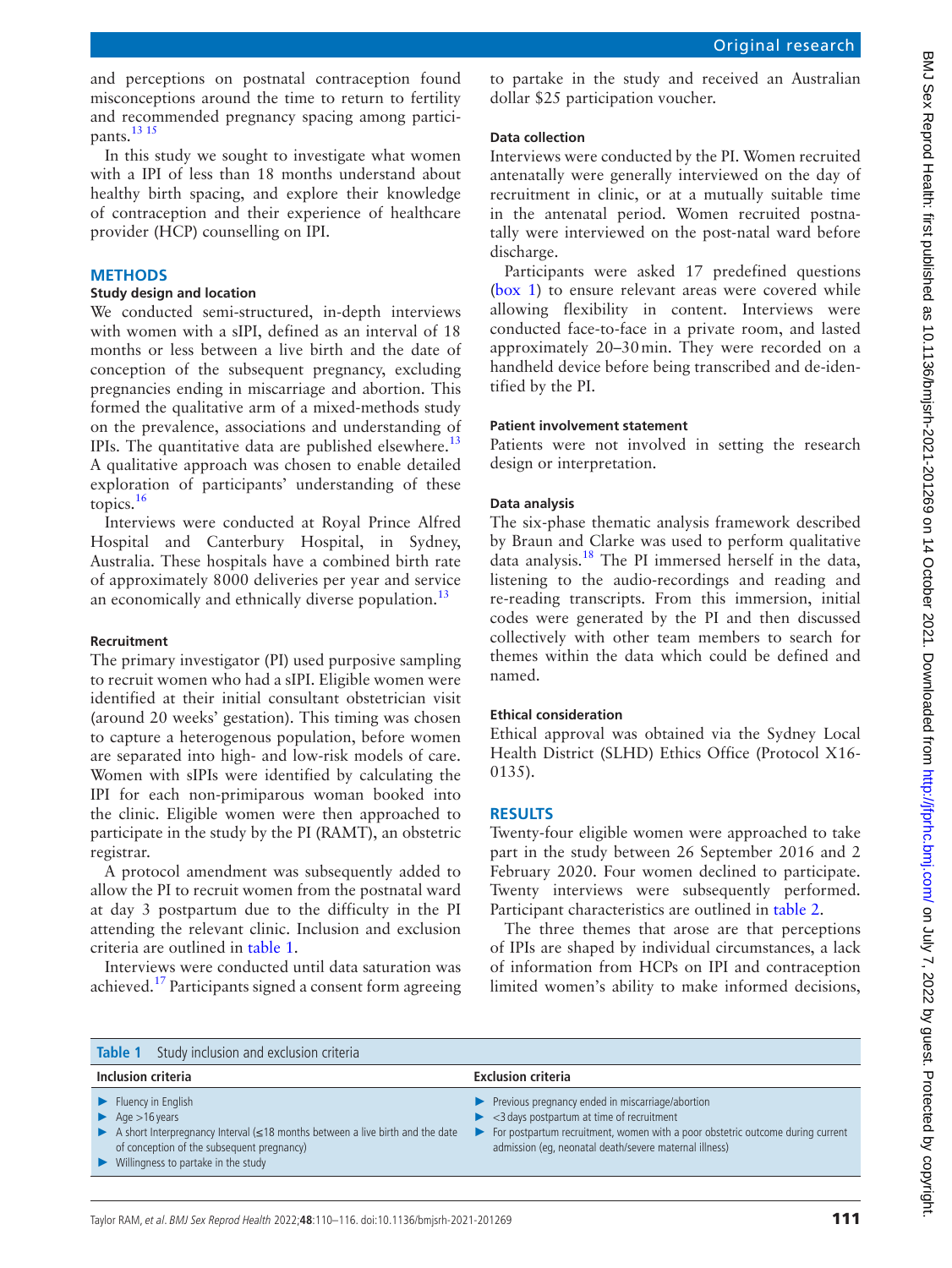## **Box 1 Semi-structured interview questions**

- <span id="page-2-0"></span>1. How old are you?
- 2. What is your ethnicity?
- 3. What is the highest qualification you completed?
- 4. How many children do you have?
- 5. How many children do you intend to have?
- 6. How were the children born?
- 7. Did you have any miscarriages or terminations between the last pregnancy and this one?
- 8. Would you say you planned this current pregnancy?
- 9. If this was unplanned, what factors do you think contributed to your getting pregnant?
- 10. Were you given any advice about when to have your next pregnancy?
- 11. What do you think is the ideal spacing between pregnancies?
- 12. Did you use contraception between these last two pregnancies?
- 13. Have you ever used contraception before?
- 14. Do you feel informed about contraceptive options available to you?
- 15. Do you know what type of contraceptive methods are safe with breastfeeding?
- 16. Do you feel like contraception is easily accessible to you?
- 17. Any further statements?

and that reproductive life planning is an important element of pregnancy care.

**Perceptions of IPIs are shaped by individual circumstances** Sentiments about a sIPI were mixed and many felt that an ideal IPI 'depends on the individual'. However, nearly all suggested that an IPI of 18 months or more was preferable. Among those that had planned their most recent pregnancy, the majority had positive sentiments about their sIPI citing reasons such as advancing maternal age and career planning (Quote 1a). Some women felt that their personal circumstances had dictated they choose a sIPI, and would have spaced their pregnancies further had their situation been different (Quote 1b) ([table](#page-3-0) 3).

Among those who had not planned their pregnancy, the majority also reflected favourably on their situation; however, some women with a very sIPI (less than 6 months) admitted to finding their most recent pregnancy difficult to accept (Quote 1c). In those who had not planned their pregnancy, multiple reasons were cited for having a sIPI. Many reported irregular or absent periods or believed that they would not be able to fall pregnant until their 'normal cycle' resumed. Few couples in this group were using contraception and in many cases women displayed a fatalistic approach to pregnancy, alluding to the fact that they knew they could fall pregnant but 'ignoring' that fact (Quotes 1d, 1e).

<span id="page-2-1"></span>

| <b>Table 2</b><br>Participant characteristics |                  |  |  |
|-----------------------------------------------|------------------|--|--|
| <b>Characteristic</b>                         | Participants (n) |  |  |
| Interview location                            |                  |  |  |
| Royal Prince Alfred Hospital                  | 17               |  |  |
| Canterbury Hospital                           | $\overline{3}$   |  |  |
| Timing of recruitment                         |                  |  |  |
| Second visit                                  | 8                |  |  |
| Day 3 postpartum                              | 12               |  |  |
| Age (years)                                   |                  |  |  |
| <20                                           | 0                |  |  |
| $20 - 24$                                     | $\overline{2}$   |  |  |
| $25 - 29$                                     | 4                |  |  |
| $30 - 34$                                     | 10               |  |  |
| $35 - 39$                                     | 2                |  |  |
| $\geq 40$<br>$\overline{2}$                   |                  |  |  |
| Ethnic background                             |                  |  |  |
| Anglo-Australian                              | $\overline{2}$   |  |  |
| African                                       | 1                |  |  |
| <b>East Asian</b>                             | 4                |  |  |
| Middle Fastern                                | 3                |  |  |
| Oceanian                                      | $\overline{3}$   |  |  |
| South Asian                                   | 5                |  |  |
| South-East Asian                              | $\overline{2}$   |  |  |
| Highest level of education                    |                  |  |  |
| 3<br>Secondary school                         |                  |  |  |
| 3<br>Diploma                                  |                  |  |  |
| Bachelor degree                               | 8                |  |  |
| Masters degree<br>6                           |                  |  |  |
| Living children at time of interview (n)      |                  |  |  |
| 1                                             | 5                |  |  |
| $\overline{2}$                                | 6                |  |  |
| 3                                             | 7                |  |  |
| $\overline{4}$                                | $\overline{2}$   |  |  |
| Interpregnancy interval (months)              |                  |  |  |
| $\leq$ 3                                      | 3                |  |  |
| $4 - 6$                                       | 3                |  |  |
| $7 - 9$                                       | 3                |  |  |
| $10 - 12$                                     | 6                |  |  |
| $13 - 15$                                     | $\overline{3}$   |  |  |
| $16 - 18$                                     | $\overline{2}$   |  |  |
| Planned pregnancy?                            |                  |  |  |
| Planned pregnancy                             | 8                |  |  |
| Unplanned pregnancy*                          | 12               |  |  |

\*Women who expressed ambivalence towards the most recent pregnancy were recorded as 'unplanned'.

Some respondents reported that they had used contraception between pregnancies, but that it failed, though in these instances all reported using less reliable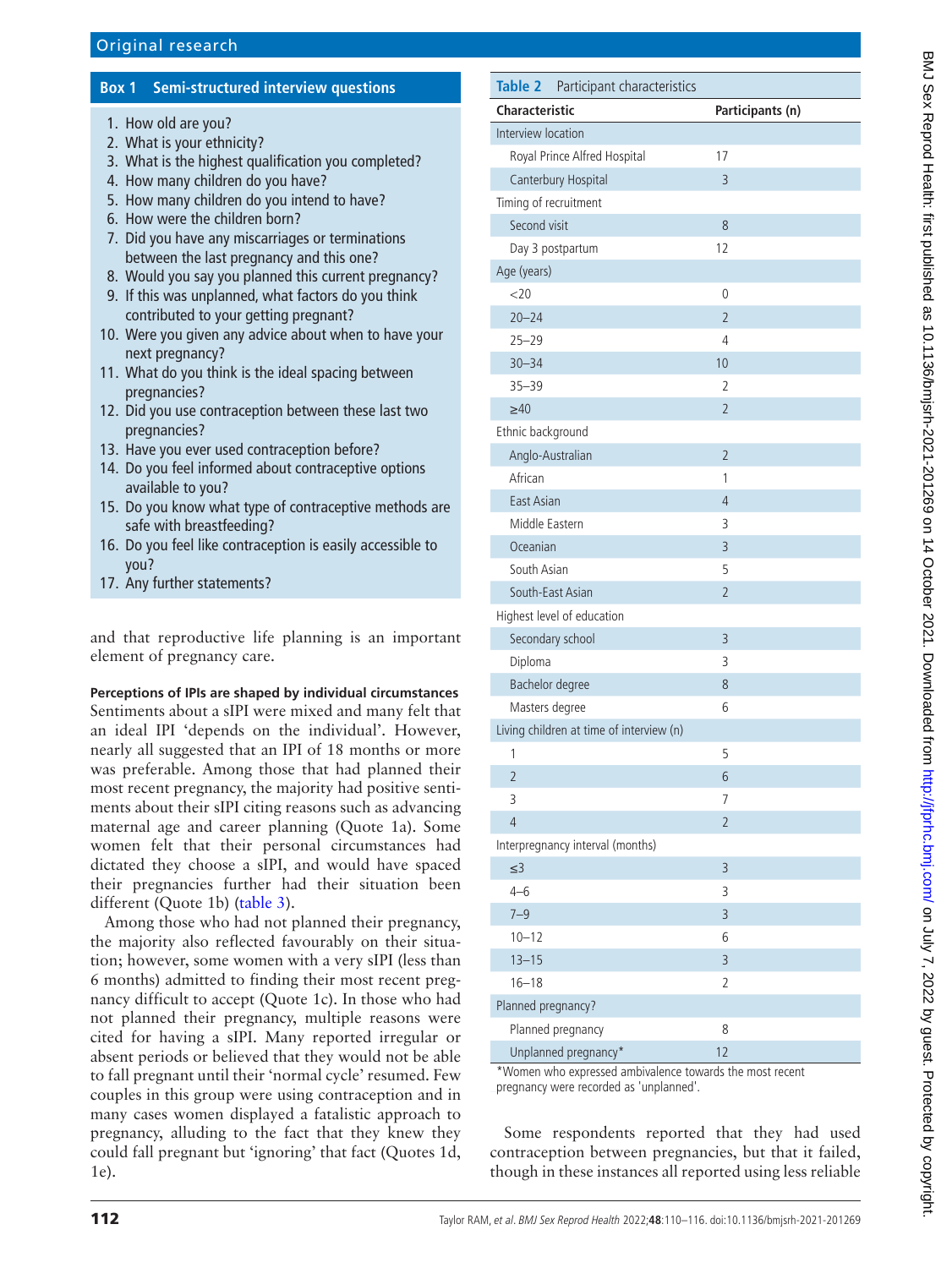<span id="page-3-0"></span>

| <b>Table 3</b><br>Participant quotes                                                                                    |                                                                                                                                                                                                                                                                                                                                                                                                                                                                                                                                                                                                                                                                                                                                                                                                                                                                                                                                                                                                                                                                                                                                                                                                                                                                                                                                                                                                                                                                                                                                                                                                                                                                                                                                                                                                                                                                                                                                                                                                                                                                                                                 |  |
|-------------------------------------------------------------------------------------------------------------------------|-----------------------------------------------------------------------------------------------------------------------------------------------------------------------------------------------------------------------------------------------------------------------------------------------------------------------------------------------------------------------------------------------------------------------------------------------------------------------------------------------------------------------------------------------------------------------------------------------------------------------------------------------------------------------------------------------------------------------------------------------------------------------------------------------------------------------------------------------------------------------------------------------------------------------------------------------------------------------------------------------------------------------------------------------------------------------------------------------------------------------------------------------------------------------------------------------------------------------------------------------------------------------------------------------------------------------------------------------------------------------------------------------------------------------------------------------------------------------------------------------------------------------------------------------------------------------------------------------------------------------------------------------------------------------------------------------------------------------------------------------------------------------------------------------------------------------------------------------------------------------------------------------------------------------------------------------------------------------------------------------------------------------------------------------------------------------------------------------------------------|--|
| <b>Theme</b>                                                                                                            | Quotes                                                                                                                                                                                                                                                                                                                                                                                                                                                                                                                                                                                                                                                                                                                                                                                                                                                                                                                                                                                                                                                                                                                                                                                                                                                                                                                                                                                                                                                                                                                                                                                                                                                                                                                                                                                                                                                                                                                                                                                                                                                                                                          |  |
| Perceptions of IPIs are<br>shaped by individual<br>circumstances                                                        | ▶ Quote 1a) Interview 12: "It was kind of 'mini-planned', so we always wanted a second child, but because of our age - because we're<br>dinosaurs in the fertility world, we thought we need to hurry up and have a second baby." [42 years, 9-month IPI]<br>▶ Quote 1b) Interview 5: "I would have liked to have waited another year, but I think it was because I wanted to get back to the workforce,<br>but not leave one child." [21 years, 8-month IPI]<br>Quote 1c) Interview 20: "I was very tired and it was very difficult to accept it you know." [34 years, 3-month IPI]<br>▶<br>Quote 1d) Interview 10: "When I had a C-section [with] my first son I was exclusively breastfeeding. I was not getting periods, and maybe I<br>▶<br>was ignoring that fact that I could be pregnant." [27 years, 3-month IPI]<br>Quote 1e) Interview 6: "We were advised about contraception, but we've never taken it before, so we thought we'd be fine." [38 years,<br>▶<br>9-month IPI]<br>▶ Quote 1f) Interview 18: "It took about a year to conceive with the other two, so we thought, we'll get started now, and then it just<br>happened straight away. So yeah I was a bit shocked when it happened, that I found out I was pregnant, as I thought it was going to take<br>at least 6 months." [34 years, 11-month IPI]                                                                                                                                                                                                                                                                                                                                                                                                                                                                                                                                                                                                                                                                                                                                                                                  |  |
| A lack of information<br>from HCPs on IPI and<br>contraception limited<br>women's ability to make<br>informed decisions | Quote 2a) Interview 1: "So just to clarify, so nobody talked to you about the short pregnancy interval?" "No. No one talked to me about<br>anything". [40 years, 3-month IPI]<br>► Quote 2b) Interview 7: "Yeah definitely about contraception but I don't think anyone really said anything about howlike any<br>recommendations on waiting a certain amount of time." "Where did the contraception advice come from?" "Hospital. From the midwife<br>and GP as well." [28 years, 15-month IPI]<br>► Quote 2c) Interview 19: "In the hospital, I think the recommendation was one doctor said give it about 15 months after a caesarean, and<br>then another said 18, and then one of the GPs I saw said 6 months would be fine. So we did get different opinions." [31 years, 13-month<br> P <br>Quote 2d) Interview 10. "They said [in the hospital] you have to go for a 6-week check-up and they're going to guide you for further<br>▶<br>children." [27 years, 3-month IPI]<br>▶ Quote 2e) Interview 1: "Did your GP chat to you about contraception at your 6-week check for the baby?" "Yeah, yeah he did, yep that's<br>why I said I was going to go back on the injection, but we were just waiting for the normal period cycle to happen. Yeah, he said to wait<br>for that first." [40 years, 3-month IPI]<br>▶ Quote 2f) Interview 10: "I didn't go for a 6-week check-up then. Maybe if I had have gone, I would have been taking something for that,<br>but I was so fully concentrating on my son that I didn't go for a 6-week check-up." [27 years, 3-month IPI]<br>▶ Quote 2g) Interview 1: "I was breastfeeding at the time and I didn't use contraception. I was thinking when you're breastfeeding, it's<br>preventing to make you pregnant." [29 years, 10-month IPI]<br>▶ Quote 2h) Interview 6: "Another thing, in the antenatal classes they did talk about breastfeeding and getting pregnant again. I think they<br>needed more information that when you start weaning that you can fall pregnant more easily; I think that needs to be made clearer."<br>[38 years, 9-month IPI] |  |
| Reproductive life planning<br>is an important element of<br>pregnancy care                                              | Quote 3a) Interview 10: "I think there should be one pamphlet or one information pack related to I quess to the spacing between children,<br>▶<br>so that constantly you have to keep things on your mind that you can fall pregnant." [27 years, 3-month IPI]<br>▶ Quote 3b) Interview 11: "Maybe GPs have to be more aware. You know when the women go to the GP, it's better for them to get the<br>information and make them aware." [29 years, 10-month IPI]<br>Quote 3c) Interview 18: "When do you think would be the best time to receive counselling on birth spacing and contraception?<br>▶<br>Antenatally or postnatally?" "Gosh it's probably a bit of both I guess, because postnatally, you'refocusing on baby, but um gosh, I don't<br>know for me, it's probably when I was ready to start again, or like a bit before that  I don't know when or how you'd do that." [34 years,<br>10-month IPI]<br>Quote 3d) Interview 12: "I would go to my local GP and see what she would recommend, [as] if I had to go it my own, I wouldn't know."<br>▶<br>[42 years, 9-month IPI]<br>▶ Quote 3e) Interview 6: "Do you plan on using any contraception after this pregnancy?" "Um, probably still not. We're still happy to be<br>pregnant again if that's the case". [38 years, 9-month IPI, no previous contraception use]                                                                                                                                                                                                                                                                                                                                                                                                                                                                                                                                                                                                                                                                                                                                                                           |  |

The participant's age and IPI are given for each quote. The interviewer's questions are in roman type.

GP, general practitioner; HCP, healthcare provider; IPI, interpregnancy interval.

forms of contraception such as condoms. Others had found it difficult to conceive their first child (though none had required fertility treatment) and were under the impression it would be difficult to conceive again, and therefore did not take contraceptive precautions (Quote 1f).

### **A lack of information from HCPs on IPI and contraception limited women's ability to make informed decisions**

Women did not feel informed about IPI, with few reporting having received information during their previous pregnancy (Quotes 2a, 2b). Those with whom it was discussed often could not clearly recall the information that they received, but recall was better among women who had been advised to space their pregnancies due to complications such as requiring a caesarean section (CS). In a number of instances, women reported receiving conflicting information on the recommended IPI post-CS (Quote 2c).

More women recalled receiving information about contraception during their previous pregnancy, citing a variety of sources: antenatal clinic, during hospital admission, postnatal midwifery visits, and general practitioner (GP) (Quote 2b). However the numbers that recalled receiving information in hospital were small, and several women reported the sum of the contraceptive advice they received was that their GP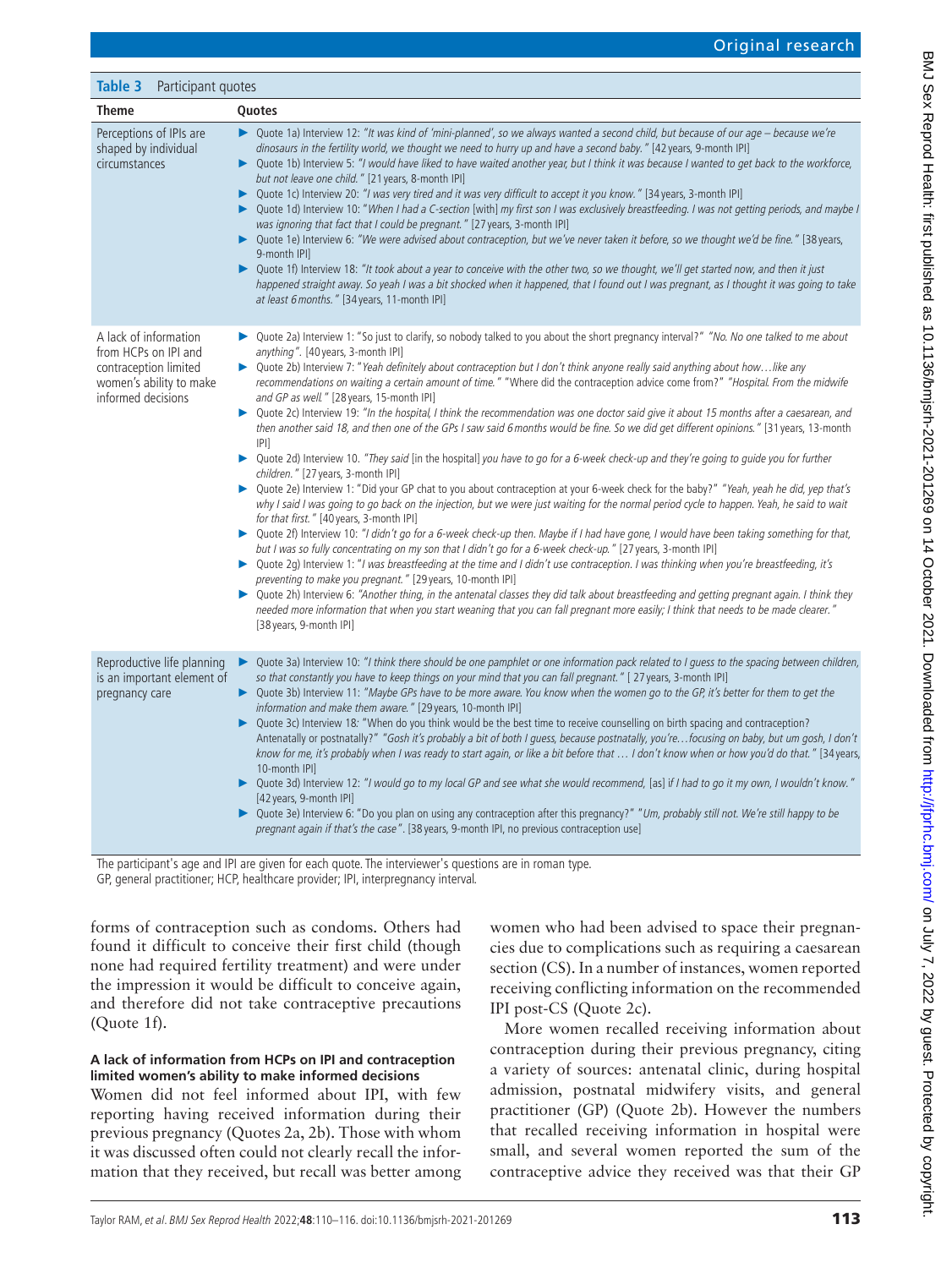would discuss contraception with them at the 6-week visit (Quote 2d). Unfortunately many women reported that their GP subsequently failed to discuss contraception or gave them inaccurate information about when they should start it (Quote 2e). Furthermore, not all women interviewed made it to their GP for a 6-week visit, with some saying that by that point they were so 'caught up' in being a mother that contraception was not their focus (Quote 2f).

Only one woman knew which forms of contraception were safe to use with breastfeeding, with the rest simply stating they didn't know. Several women appreciated that lactational amenorrhoea was a form of contraception, but few appeared to understand that it is not a reliable method unless all the criteria are met. Individuals who conceived while breastfeeding felt that women needed to be alerted to its limitations as a contraceptive method (Quotes 2g, 2h).

#### **Reproductive life planning is an important element of pregnancy care**

There was a strong feeling that the importance of adequately spacing children and the risks of a sIPI needed to be discussed routinely with all women during pregnancy (Quote 3a). Women specifically wished for clear, consistent information from HCPs. Some women felt GPs needed to be more aware of the risks of sIPI so that they could better counsel their patients (Quote 3b).

Views on the best time to counsel women on these topics were varied. Some women felt the antenatal period was most appropriate as they would be too overwhelmed in the immediate postpartum period to take on any further information. In contrast, others felt that postpartum was the ideal time to discuss these topics, as it was when they would be most receptive to the counselling (Quote 3c)

Encouragingly, many women reported future plans for contraception with long-acting reversible contraception (LARC) or permanent forms of contraception, the majority saying they would see their GP to discuss their options (Quote 3d). The women who revealed concrete plans appeared determined not to be 'caught' out again with another sIPI or unplanned pregnancy. Others however, seemed undaunted by the risk of having another sIPI, again displaying a fatalistic approach towards family planning. Many had still not given contraception any thought and a number of those that had intended to continue to use non-reliable forms of contraception (Quote 3e).

### **DISCUSSION**

This study found that among women interviewed with an IPI of less than 18 months there were women for whom the pregnancy was 'unintended' and those for whom a sIPI was a choice, but neither group felt well informed about ideal birth spacing. Thus HCPs do not appear to be educating women on this topic,

findings supported by another Australian study which found that more than 50% of women could not recall receiving any information on IPI from HCPs.<sup>13</sup>

Among women who had a sIPI who reported an UIP, there appeared a degree of 'health apathy', in that many women were aware that they could be at risk of unintended pregnancy, but did not act on that risk, reflecting the fact that new mothers are focused on raising a child and may not have the time to attend to their own health needs. This group represents individuals for whom targeted intervention and education could reduce UIP in the future. Gemmill *et al* estimated that by preventing UIPs, the proportion of sIPIs would be reduced from 35% to 23%.<sup>[12](#page-5-3)</sup> Immediate postpartum LARC is an attractive option to reduce UIPs that has been shown to be acceptable to women and cost-effective[.15 19–22](#page-6-3)

With regard to contraception, women with sIPIs felt contraception was readily accessible but the majority appear not to access it for a variety of reasons, including a lack of awareness of available options (particularly LARC) and misconceptions around time to return of fertility. This aligns with an Australian study that reported only 44.2% of women received contracep-tive advice after their previous pregnancy.<sup>[13](#page-5-4)</sup> While it is reassuring that women with a sIPI feel they can discuss contraception with their GP, studies have shown that up to 57% of women report unprotected intercourse before 6weeks' postpartum and 10%–40% of women do not attend their postpartum visit.[22 23](#page-6-4) Therefore it cannot be always assumed that contraception counselling and provision will occur at the GP, leaving women at risk of unintended pregnancy. This is particularly pertinent knowing that those at the highest risk of a sIPI have the lowest rates of postpartum follow-up.<sup>[22](#page-6-4)</sup>

Overall the study identified that women would benefit from more information about healthy birth spacing and contraception to reduce the risk of unintended sIPIs. The responses suggested women will vary in their receptiveness to such counselling depending on the stage of their reproductive journey. The Centers for Disease Control and Prevention in the US recommends the use of a 'reproductive life plan' (RLP) in which women are routinely screened for their pregnancy intentions in the short- and long-term, and their risk of conceiving. $^{24}$  RLPs have been found to be acceptable to HCPs and target populations, offering a brief and cost-effective counselling tool that could easily be performed in the antenatal period. $25-27$ Women identified as requiring contraception can then receive appropriate antenatal counselling, an approach that has been shown to be feasible and acceptable to women in a recent British study.<sup>[28](#page-6-7)</sup>

### **Limitations and reflexivity**

A number of limitations may reduce the transferability of our findings in this study. Participants may not be representative of the wider antenatal population,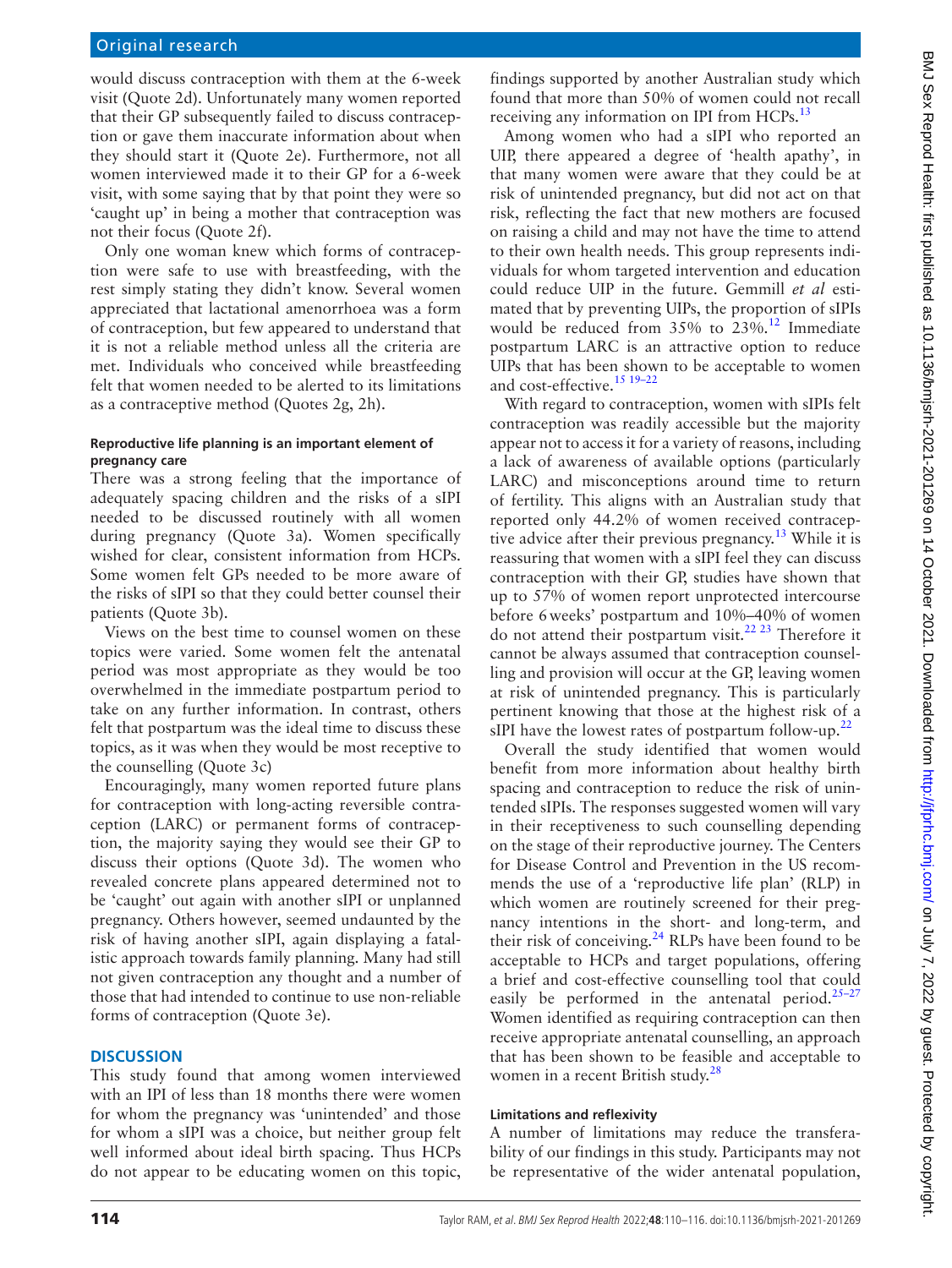particularly given that we were limited to women fluent in English. Furthermore, many women in this study had UIPs and could represent a small subset of women who missed the opportunity to receive adequate counselling. The exclusion of women interviewed postnatally who had a poor birth outcome also limits transferability, as negative outcomes may influence a woman's perceived need for postnatal education on IPI and contraception. Interviewing women at different time points in their pregnancy also makes interpretation of the data more complex, and may reduce the dependability of results, which is important in establishing trustworthiness in the data.

The impact of the research team being composed of HCPs whose day-to-day roles include educating women on contraception and birth spacing is important to reflect on. Themes highlighting deficits in these areas may have been more noticeable to us, and in cases of inadequate counselling leading to sIPI, we may have been inclined to interpret the responses of women with more regret than they themselves felt.

We must also be mindful of the influence of recall and social-desirability bias. Women may have been reluctant to share negative sentiments about their pregnancy with the interviewer as a doctor, or reported inaccurate recollection of their original pregnancy intentions. Furthermore, 'plannedness of pregnancy' was assessed by a single question when it is increasingly known to be a complex, non-binary concept. $^{29}$  $^{29}$  $^{29}$ During interviews, the PI encouraged women with an ambiguous response to this question to explore their own sentiments about 'plannedness'. However, in an attempt to define their answer for the purposes of data collection, the PI may have influenced women's eventual conclusion affecting the credibility of the data.

#### **CONCLUSIONS**

In this study, women with a sIPI did not feel informed about birth spacing, had poor knowledge of reliable contraceptives, and remained at risk of further closely spaced pregnancies be they intended or unintended. There was, however, a strong desire among the women in this study to receive clear and consistent education on these topics. It is therefore essential that we integrate the discussion about birth spacing and contraception throughout a woman's pregnancy journey, and empower HCPs to deliver evidence-based information to create a patient-centred decision-making process which allows women to make informed decisions.

**Contributors** RAMT, JMY, KB and KC all contributed to the study design and thematic analysis of this research. RAMT recruited and interviewed patients, performed initial coding on the data, prepared the initial manuscript and is the guarantor.

**Funding** The authors have not declared a specific grant for this research from any funding agency in the public, commercial or not-for-profit sectors.

**Competing interests** None declared.

**Patient and public involvement** Patients and/or the public were not involved in the design, or conduct, or reporting, or dissemination plans of this research.

**Patient consent for publication** Not applicable.

**Ethics approval** Sydney Local Health District (SLHD) Ethics Office (Protocol X16-0135).

**Provenance and peer review** Not commissioned; externally peer reviewed.

**Data availability statement** Data are available upon reasonable request. De-identified interviews are available upon reasonable request.

#### **ORCID iDs**

Rebecca Alexandra Margaret Taylor [http://orcid.org/0000-](http://orcid.org/0000-0001-6217-9075) [0001-6217-9075](http://orcid.org/0000-0001-6217-9075)

Jenny M Yang<http://orcid.org/0000-0002-2943-1088> Kirsten Black <http://orcid.org/0000-0003-0030-2431>

#### **REFERENCES**

- <span id="page-5-0"></span>1 Louis JM, Bryant A, Ramos D, *et al*. Interpregnancy care. *[Am J](http://dx.doi.org/10.1016/j.ajog.2018.11.1098)  [Obstet Gynecol](http://dx.doi.org/10.1016/j.ajog.2018.11.1098)* 2019;220:B2–18.
- <span id="page-5-1"></span>2 World Health Organization (WHO). Report of a WHO technical consultation on birth spacing, 2005. Available: [http://](http://www.who.int/maternal_child_adolescent/documents/birth_spacing.pdf) [www.who.int/maternal\\_child\\_adolescent/documents/birth\\_](http://www.who.int/maternal_child_adolescent/documents/birth_spacing.pdf) [spacing.pdf](http://www.who.int/maternal_child_adolescent/documents/birth_spacing.pdf)
- 3 Conde-Agudelo A, Rosas-Bermúdez A, Kafury-Goeta AC. Birth spacing and risk of adverse perinatal outcomes: a metaanalysis. *[JAMA](http://dx.doi.org/10.1001/jama.295.15.1809)* 2006;295:1809–23.
- 4 Zhu B-P. Effect of interpregnancy interval on birth outcomes: findings from three recent US studies. *[Int J Gynaecol Obstet](http://dx.doi.org/10.1016/j.ijgo.2004.08.002)* 2005;89 Suppl. 1:S25–33.
- 5 Shachar BZ, Mayo JA, Lyell DJ, *et al*. Interpregnancy interval after live birth or pregnancy termination and estimated risk of preterm birth: a retrospective cohort study. *[BJOG](http://dx.doi.org/10.1111/1471-0528.14165)* 2016;123:2009–17.
- 6 Grisaru-Granovsky S, Gordon E-S, Haklai Z, *et al*. Effect of interpregnancy interval on adverse perinatal outcomes--a national study. *[Contraception](http://dx.doi.org/10.1016/j.contraception.2009.06.006)* 2009;80:512–8.
- 7 Chen I, Jhangri GS, Lacasse M, *et al*. Relationship between interpregnancy interval and adverse perinatal and neonatal outcomes in Northern Alberta. *[J Obstet Gynaecol Can](http://dx.doi.org/10.1016/S1701-2163(15)30197-3)* 2015;37:598–605.
- 8 Shree R, Caughey AB, Chandrasekaran S. Short interpregnancy interval increases the risk of preterm premature rupture of membranes and early delivery. *[J Matern Fetal Neonatal Med](http://dx.doi.org/10.1080/14767058.2017.1362384)* 2018;31:3014–20.
- 9 Ahrens KA, Nelson H, Stidd RL, *et al*. Short interpregnancy intervals and adverse perinatal outcomes in high-resource settings: an updated systematic review. *[Paediatr Perinat](http://dx.doi.org/10.1111/ppe.12503)  [Epidemiol](http://dx.doi.org/10.1111/ppe.12503)* 2019;33:O25–47.
- <span id="page-5-2"></span>10 Ball SJ, Pereira G, Jacoby P, *et al*. Re-evaluation of link between interpregnancy interval and adverse birth outcomes: retrospective cohort study matching two intervals per mother. *[BMJ](http://dx.doi.org/10.1136/bmj.g4333)* 2014;349:g4333–9.
- 11 Hanley GE, Hutcheon JA, Kinniburgh BA, *et al*. Interpregnancy interval and adverse pregnancy outcomes: an analysis of successive pregnancies. *[Obstet Gynecol](http://dx.doi.org/10.1097/AOG.0000000000001891)* 2017;129:408–15.
- <span id="page-5-3"></span>12 Gemmill A, Lindberg LD. Short interpregnancy intervals in the United States. *[Obstet Gynecol](http://dx.doi.org/10.1097/AOG.0b013e3182955e58)* 2013;122:64–71.
- <span id="page-5-4"></span>13 Yang JM, Cheney K, Taylor R, *et al*. Interpregnancy intervals and women's knowledge of the ideal timing between birth and conception. *[BMJ Sex Reprod Health](http://dx.doi.org/10.1136/bmjsrh-2018-200277)* 2019;45:249–54.